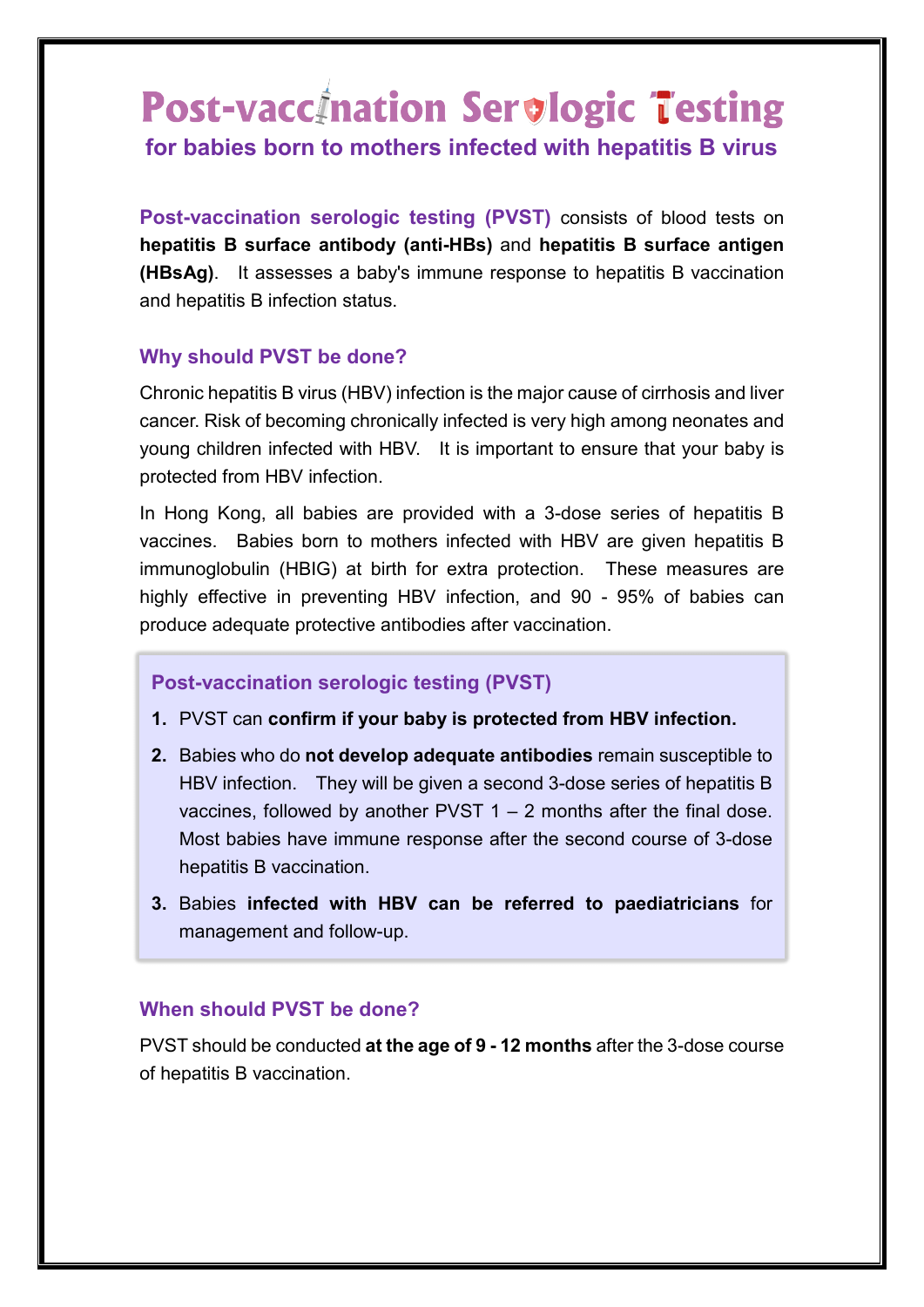

### **Notes:**

- PVST should not be performed before the age of 9 months to avoid detection of passive anti-HBs from HBIG administered at birth.
- If the hepatitis B vaccination is delayed, PVST should be conducted  $1 2$ months after completion of the final dose of primary vaccination series.
- A positive test result for anti-HBs refers to an antibody concentration of at least 10 mIU/mL.
- Only a very small proportion of babies are non-responders who do not produce adequate antibodies after two courses of 3-dose hepatitis B vaccination. They should minimise potential exposure to infected blood or body fluid and receive post-exposure prophylaxis if indicated.



www.hepatitis.gov.hk

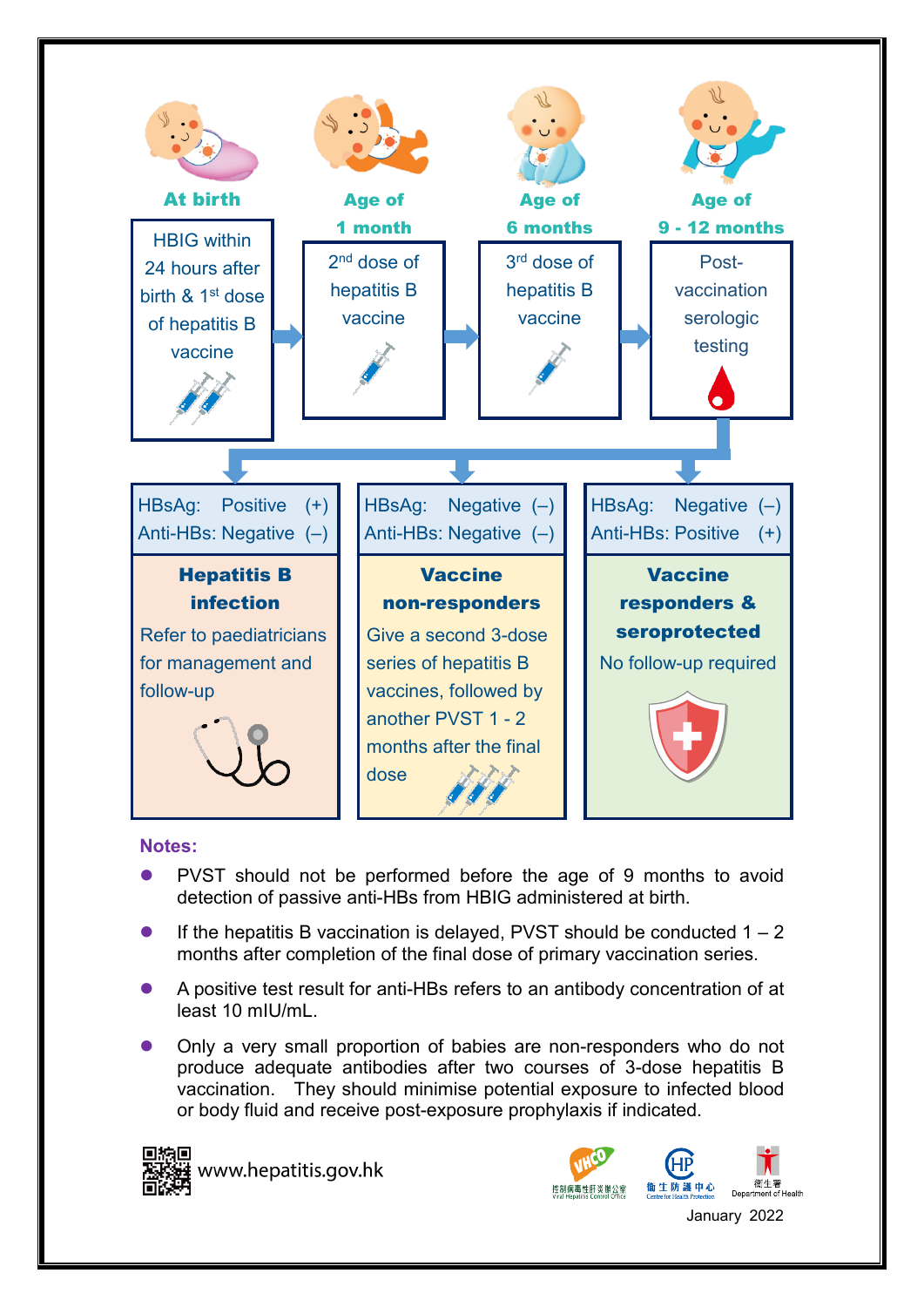# 接種疫茴後的血清测試

# (適用於母親是乙型肝炎患者的嬰兒)

接種疫苗後的血清測試 包括乙型肝炎表面抗體和乙型肝炎表面 抗原的血液測試,旨在評估嬰兒對乙型肝炎疫苗的免疫反應及乙 型肝炎感染情況 。

### 為什麼接種疫苗後要進行血清測試 **?**

慢性乙型肝炎感染是肝硬化和肝癌的主要成因。如果嬰幼兒感染 乙型肝炎病毒,發展為慢性乙型肝炎患者的風險非常高,所以確 保你的嬰兒已受保護非常重要。

香港所有初生嬰兒均會接種三劑乙型肝炎疫苗。若媽媽已感染乙 型肝炎病毒, 嬰兒出生後須接受乙型肝炎免疫球蛋白注射, 以得 到額外保護。這些措施能有效預防嬰兒感染乙型肝炎病毒,90-95% 的嬰兒能於接種疫苗後產生足夠的抗體。

接種疫苗後的血清測試

### 1. 可確定嬰兒是否已受保護,免受乙型肝炎病毒感染。

- 2. 如果驗出嬰兒未**能產生足夠抗體**, 即仍有機會受乙型肝炎 病毒感染。嬰兒可以接種第二次共三劑的乙型肝炎疫苗,並 於完成接種後的 1 - 2 個月再次進行血清測試。大部分嬰兒 接種第二次共三劑的乙型肝炎疫苗後都能產生免疫反應。
- **3.** 如果驗出嬰兒 感染乙型肝炎病毒 , 可 獲 轉介至兒科醫生 作 治理及跟進。

### 應 何時進行接種疫苗後的血清測試 **?**

嬰兒完成接種 共 三 劑 的 乙型肝炎疫苗後,應於 **9 - 12** 個月大 時 進行血清測試。